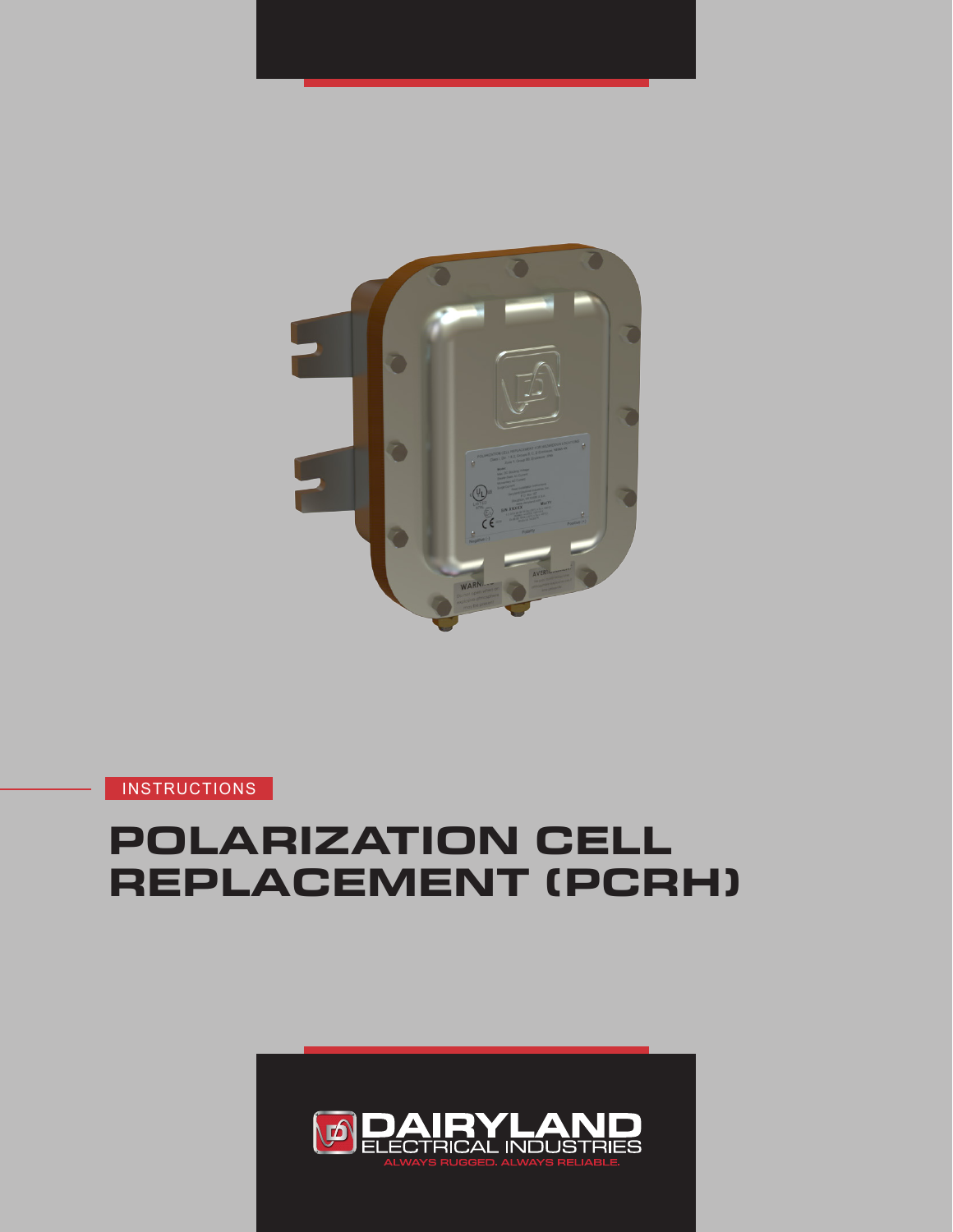#### **INTRODUCTION**

The Polarization Cell Replacement for use in Hazardous Locations (PCRH) is a solid-state DC isolation/AC grounding (or coupling) device designed for use in conjunction with cathodically protected equipment located in Class I, Division 1, Zone 1 hazardous (classified) locations. (The less costly PCR is normally used for Class I, Division 2, Zone 2 and non-hazardous locations.) The PCRH is suitable for: (1) AC voltage mitigation, (2) over-voltage protection of isolated joints and similar structures and equipment, (3) DC isolation and AC grounding of cathodically protected structures.

The PCRH can be used in a variety of applications, each of which require specific installation guidelines. These installation instructions cover the following common applications.

- DC isolation/AC grounding of cathodically protected structures containing electrical equipment.
- Over-Voltage protection of isolated joints.
- AC voltage mitigation.

Some applications listed may not apply in some countries due to different codes and practices. If your application is not covered by these installation instructions, contact Dairyland. Application Notes for most applications are also available on the Dairyland website.

### **READ ENTIRE DOCUMENT BEFORE INSTALLING**

### **GENERAL INSTALLATION INSTRUCTIONS**

These general instructions apply to all applications.

# **WARNING**

During installation, the voltage on the structure may rise to an unsafe level (i.e., due to induced AC, AC fault or lightning on the structure). Sparking and current flow may occur when connecting or disconnecting decouplers or over-voltage protectors. Assure that this does not occur in hazardous locations where gases or vapors may be present. All necessary safety precautions must be taken by the user to avoid unsafe worker conditions, including arcing, in accordance with applicable industry and/or company-required practices. Dairyland provides suggested procedures for installing and operating this equipment (See the section on Worker Safety). But the user must be responsible for and approve the procedures to be used by its workers when installing the equipment because Dairyland cannot be familiar with each user's safety guidelines.

# *NOTICE*

Note: Explosion Hazard - Substitution of any component may impair suitability for Class I, Division 1, Zone 1.

#### **Worker Safety**

For worker safety during installation or removal, it is recommended that the user obtain certain equipment; namely a pair of electrically isolation gloves, a shorting cable approximately 3 ft (0.91 m) long with isolation clamps on each end, and a multi-meter to measure AC voltage. (Of these items, Dairyland offers a suitable 3 ft long 1/0AWG shorting cable with isolation clamps, Model# BCL-1/0 for all decoupler ratings.) The following installation procedure assumes that these items are available. It is suggested that a grounding jumper be used as a safety precaution in the event the lead to the structure rises to an unsafe potential when it is disconnected during the installation or removal process or if an electrical disturbance occurs while the decoupler is being installed. Be sure to remove the grounding jumper after the decoupler is completely installed. If the structure voltage is not at a safe touch potential (i.e.,>15VAC to ground per NACE SP0177), then insulating gloves should be used.

#### **Mounting**

Mount the PCRH so that the total length of conductor to the connection points will be as short as possible if the PCRH is being used to provide over-voltage from lightning. All conductors have inductance which will cause a significant voltage per unit of conductor length when subject to lightning surge current. To minimize the voltage developed between the connection points, install the PCRH as close as practical to the required connection points and cut the conductor to the shortest possible length during installation. For most isolated joint applications the PCRH can, and should, be installed with about 6 inches ( $\approx$  150 mm) of lead. Conductors typically develop 1-3 kV/ft. (approx. 3-10 kV/ meter) of length; hence, the reason leads should be kept as short as possible. Conductor length is not critical for limiting voltage due to 50 Hz or 60 Hz current.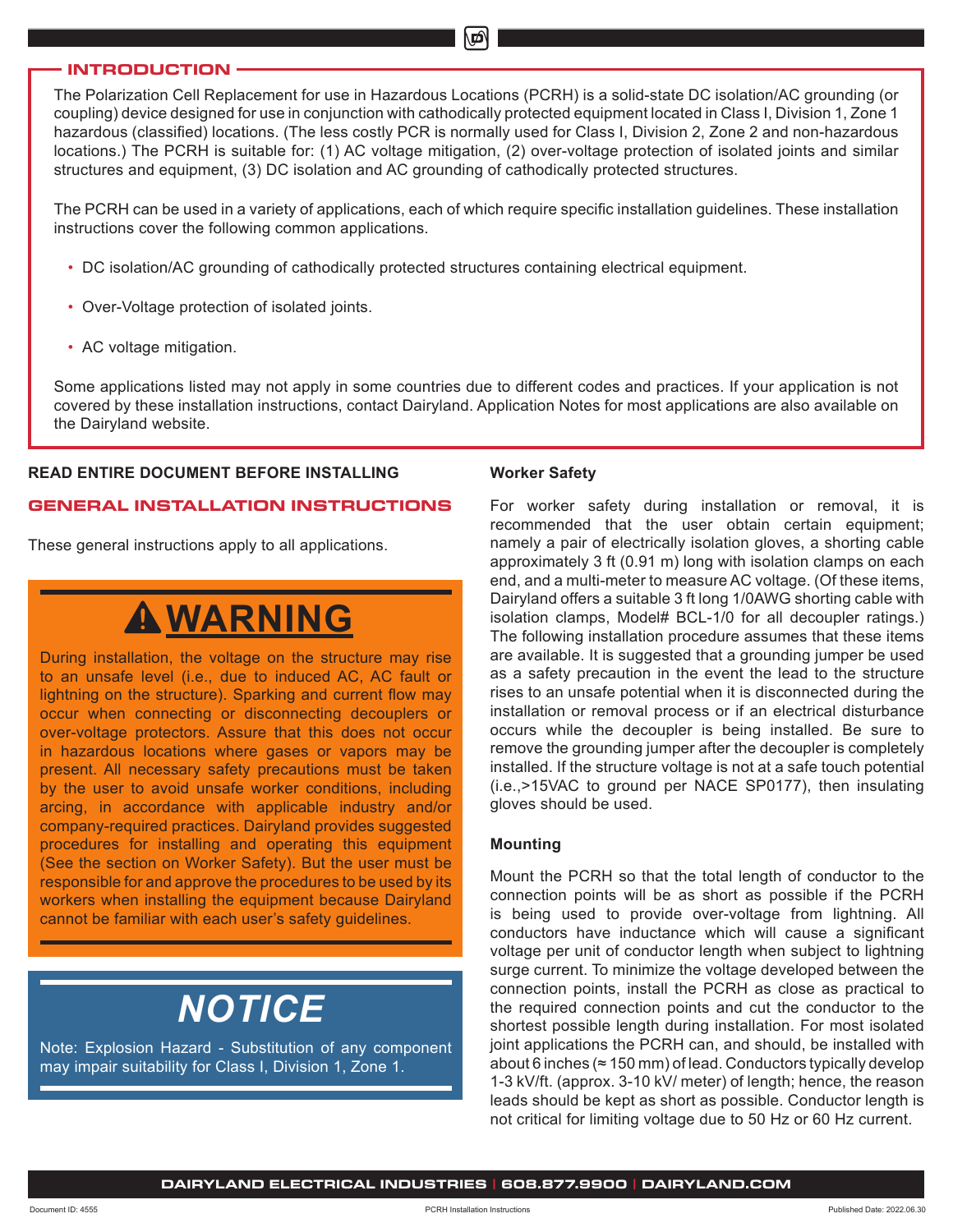Note: The PCRH enclosure is connected to the positive (+) terminal internally with a bonding jumper. Therefore, when installing, make sure that there is no electrical connection between the enclosure and the negative (-) conductor. Separate grounding of the enclosure is not required when the positive lead is connected to ground.

#### **Mounting Accessories**

Numerous mounting accessories are available from Dairyland to aid in the proper installation of the PCRH. Full details and complete installation instructions are available at Dairyland.com

#### **Specific Installation Guidance**

The Dairyland website contains detailed information on the installation methods specific to a given application. For wiring diagrams and/or application guidance, see Dairyland.com.

#### **Polarity**

If the PCRH purchased has asymmetrical blocking characteristics and it is being connected between a cathodically protected structure and ground, connect the negative terminal of the PCRH to the cathodically protected structure and the positive terminal to ground. If being connected between two different cathodically protected systems, attach the negative terminal to the more negative structure and the positive terminal to the less negative structure, keeping in mind that the positive terminal is normally bonded internally to the metallic enclosure. Consider if the PCRH enclosure mounting could affect the cathodic protection system. The bottom of the nameplate, which is located just above the two conductors, shows the polarity of each conductor.

### **CONDUCTOR CONNECTIONS**

### **Conductors Furnished by Dairyland**

If conductors have been furnished with the PCRH, they may or may not already be connected, depending on the type of conductor connection ordered and the conductor length.

Axial connected conductors will normally come pre-installed to the PCRH, unless conductors are longer than about 15 ft  $\approx$  4.5 meters). If not installed, rotate the entire cable with the pre-crimped connector onto the threaded bushing stud until the connector is up to the brass jam nut before attaching the other end of the conductor. Then hold the connector while tightening the jam nut firmly against the end of the connector. (Do not exert torque on the bushing stud with respect to the bushing body during this procedure.) Slide the heat shrink sleeve over the jam nut and the insulating part of the bushing, and shrink in place. Tools required include vise-grips or channel locks to hold the connector, a wrench for a 1/2" nut (a 3/4" open-end wrench or equivalent), and a heat source to shrink the heat shrink sleeve.

# **Model Number Chart**



#### **Certifications**

மி

The PCRH has been tested by Nationally Recognized Testing Laboratories (NRTLs) for compliance to independent standards in its operation, ratings, and construction. This includes compliance to standards for:

Class I, Div. 1, Groups B, C, D and Zone 1, Group IIB

#### Class & Division System: UL (United States) and C-UL (Canada)

- Effective Ground Fault Current Path per:
	- NFPA 70 (US National Electric Code NEC): Article 250.4(A)(5)
	- CSA C22.1 (Canadian Electric Code, Part I): 10-100 & 10-500
- Isolation of Objectionable DC Ground Currents per:
	- NFPA 70: Article 250.6(E)
	- CSA C22.1: 10-100 & 10-500
- Hazardous Location Use:
	- Class 1, Division 1 & 2, Groups B,C,D by UL & C-UL per:
	- UL 1203, 5th Ed. & CSA C22.2 No.30, 3rd Ed.
- Safety Requirements for Electrical Equipment per:
	- UL 61010-1, 3rd Ed. & CSA C22.2 No. 61010-1, 3rd Ed.
	- Overvoltage Protection from Impulse (Lightning) Current: 100kA (8 x 20µs)
	- Enclosure Rating: NEMA 4X
	- Temperature Range: -45°C to +65°C (-49°F to +149°F)

#### Zone System: ATEX / IECEx / UKEx (Europe / International / UK). ATEX per directive 2014/34/EU (Equipment for use in Potentially Explosive Atmospheres):

- Zone 1, Gas Group IIB, Frameproof "db"
- EN IEC 60079-0: 2018
- EN 60079-1: 2014
- IEC 60079-0: 2017
- IEC 60079-1: 2014-06
- Overvoltage Protection from Impulse (Lightning) Current: 100kA (8 x 20µs)
- Temperature Range: -20°C to +60°C
- Enclosure Rating: IP66

#### **DAIRYLAND ELECTRICAL INDUSTRIES | 608.877.9900 | DAIRYLAND.COM**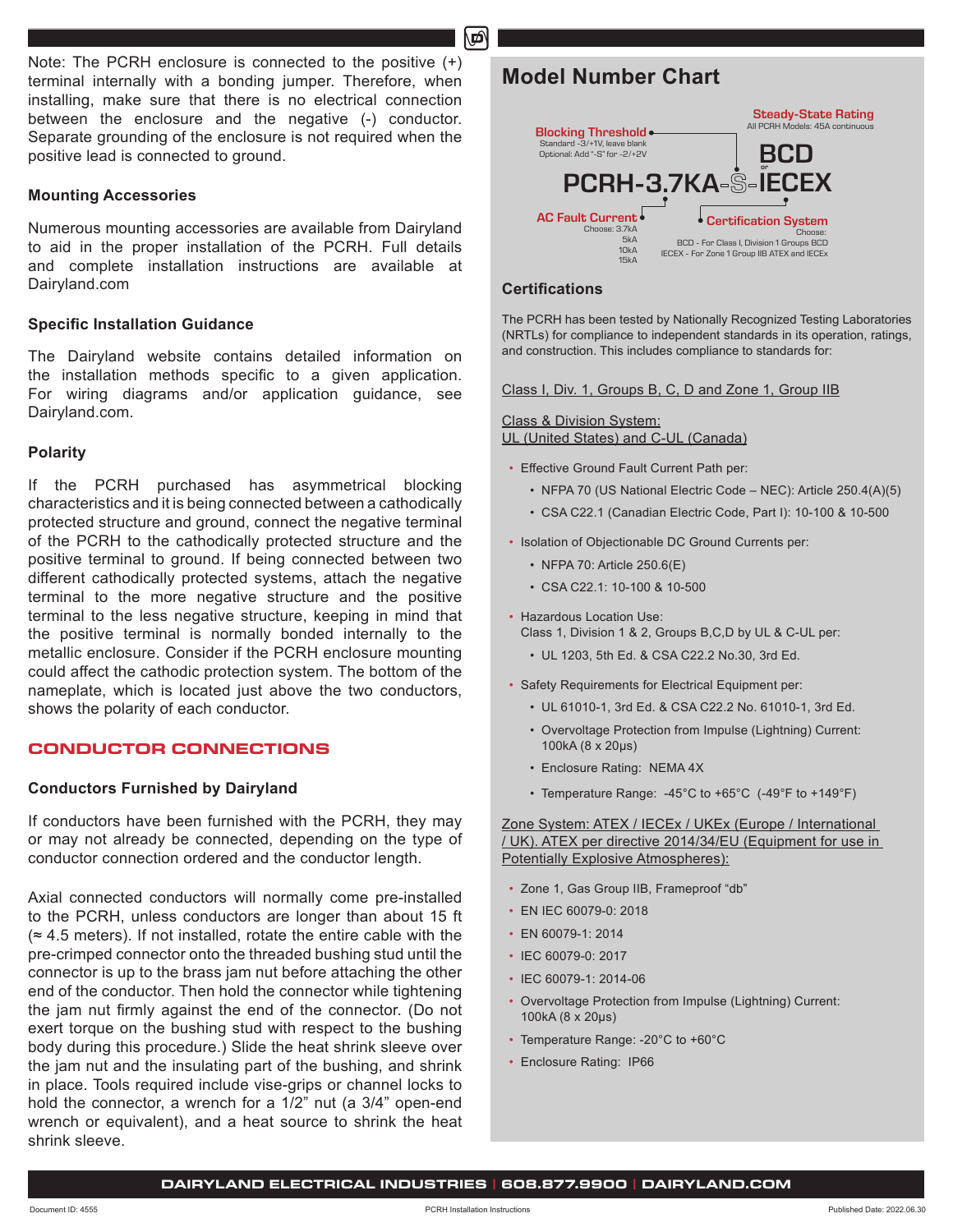To install right angle connected conductors, install with one jam nut on each side of the cable terminal lug per instructions provided with the kit. Securely hold one nut while tightening the other nut. Tools required include two wrenches for a 1/2" nut.

# **Conductors User Furnished**

If conductors and terminals are user furnished, a terminal with one hole that accommodates a 1/2" diameter stud will be required. Terminals are available to make a right angle or a 45º angled connection to the bushing stud. Connect as described above. Tools required include two wrenches for a 1/2" nut.

## **ATEX/IECEX COMMENTS**

- The device shall be placed into service in accordance with the ratings and limitations stated in the installation and operating instructions.
- **Warning:** Do not open when an explosive atmosphere may be present.
- No ongoing maintenance is required, as the device is designed to be maintenance free, and is of solid-state construction with no moving, wearing or serviceable parts.
- Regular testing of the device is not required. Users who desire to verify the operating condition of the device should refer to the section entitled "Field Testing." Observe all safety precautions described, in addition to industry or company safety practices.
- This equipment complies with the standards listed on page 1 per certificate numbers: DEMKO 14 ATEX7391121X and IECEx UL 14.0027X and UL21UKEX2251X.
- This equipment is marked:
	- $\langle \xi_x \rangle$  II 2 G Ex db IIB T6 Gb (-20°C  $\leq$  Ta  $\leq$  +60°C)
- $CE 0539$

Contact Dairyland Electrical Industries for information on the dimensions of the flameproof joints.

# **Field Testing**

Before installation, the following measurements are suggested to confirm that the steady-state conditions imposed on the PCRH will be within its ratings.

- 1. Measure the open-circuit DC voltage between the PCRH connection points with a multimeter. The open-circuit DC voltage measured should be within the DC blocking voltage rating of the model selected (i.e., normally -3.0 V/+1.0 V or +/- 2.0 V, unless a custom version has been ordered).
- 2. Measure the steady-state short-circuit AC-RMS current between the PCRH connection points with a clamp-on ammeter. The short-circuit AC-RMS steady-state current measured should be less than the steady-state AC current rating of the PCR model ordered.
- 3. After installation, the DC voltage across the PCRH terminals can be measured to confirm that the expected value of cathodic protection voltage exists, assuming the cathodic protection system is ON. (The voltage measured with a voltmeter will be less than the actual cathodic protection voltage because it is not being measured with respect to a reference cell.)
- 4. After installation, the steady-state AC current through the PCRH conductors can again be measured. The current measured should be comparable to the value measured prior to installation since the AC impedance of the PCRH is negligible (i.e., about 10 milliohms at 60 Hz).
- 5. To verify correct device operation while in service, measure the pipe to soil voltage using a reference cell. An acceptable CP reading will indirectly indicate correct operation with DC isolation, as device conduction would bond the CP system to ground (or to the other connected structure) and affect the CP reading. While an indirect test, it has proven to be a good indicator of operation. An unacceptable reading may be due to other factors besides the Dairyland device, and if needed perform the following additional tests.
- 6. The definitive test is one performed with the device out of circuit. If the device is in service, disconnect the CP structure attachment conductor (typically at the negative terminal) so that the product is isolated, but first addressing any safety issues such as adding a current-rated bonding jumper between the two connection points, wearing insulating gloves, etc. Note that if the Dairyland device is performing mitigation of induced AC voltage, disconnecting the device will leave the structure as an open circuit, and the induced voltage on the pipeline may rise to high levels. Therefore, take appropriate safety measures before proceeding. Next, momentarily short the device terminals to remove any residual charge that may be on the internal capacitor. Connect a multi-meter, set to the lowest Ohms scale, across the terminals. If the product is functional, the resistance will start at zero ohms and then very slowly increase as the capacitor in the decoupler begins to charge from the multi-meter. The test may be discontinued at this point, as charging the capacitor can take up to 10 minutes, and it is only necessary to observe this general response briefly. If the product is failed, the reading will remain fixed and at a very low resistance value, typically a fraction of one Ohm.

If any measurements do not produce the expected results, contact Dairyland.

**CUSTOMERSERVICE@DAIRYLAND.COM**

P.O. Box 187 Stoughton, WI 53589, USA

**DAIRYLAND ELECTRICAL INDUSTRIES | 608.877.9900 | DAIRYLAND.COM**

∖בח∖